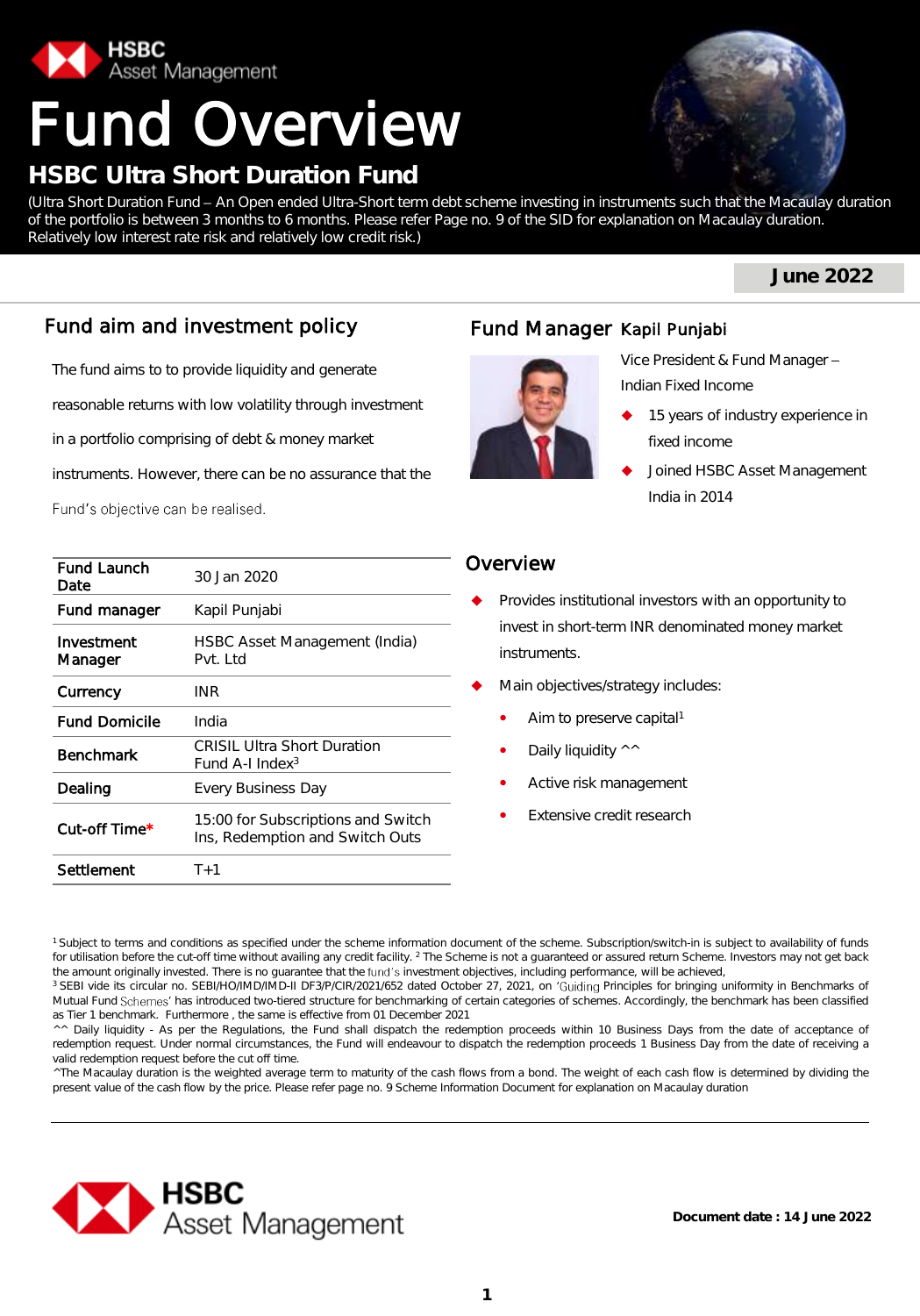## Portfolio characteristics

| Yield to Maturity <sup>1</sup> | 5.24%            |
|--------------------------------|------------------|
| Current AUM (~INR m)           | 18157.4          |
| Current WAM <sup>2</sup>       | $\sim$ 0.31 year |
| Maximum Maturity               | 6 months         |
| Maximum WAM <sup>2</sup>       | 6 months         |

## Fund Information

|                             | Features      |
|-----------------------------|---------------|
| Current NAV - Growth option | INR 1099.1268 |
| Settlement Date             | $T + 1^4$     |

| <b>Fund Name</b>         | Total Expense Ratio (TER)<br>(as of 31 May 2022) | Minimum Application<br>Amount (Rs) | Minimum Redemption/<br>Switch Account (Rs) |
|--------------------------|--------------------------------------------------|------------------------------------|--------------------------------------------|
| <b>HUSDE</b>             | $0.48\%$ <sup>3</sup>                            | 5,000                              | 1.000                                      |
| <b>HUSDE Direct Plan</b> | $0.22\%$ <sup>3</sup>                            | 5,000                              | 1.000                                      |

HSBC Mutual Fund/HSBC Asset Management (India) Private Limited would update the current expense ratios (TER) on its website at least three working days prior to the effective date of the change. Details of such changes can be referred on the following link under the Daily TER section: <https://www.assetmanagement.hsbc.co.in/en/mutual-funds>

Source: HSBC Asset Management, data as of 31 May 2022

#### Notes:

- 1. YTM Based on investment amount
- 2. The Weighted Average Maturity (WAM) of the fund
- 3. TER is annualized and Includes GST on Investment Management fees

4. As per the local regulations, the fund shall dispatch the redemption proceeds within 10 business days from the date of acceptance of redemption request. Under normal circumstances, the Fund will endeavour to dispatch the redemption proceeds within 1 business day from the date of receiving redemption request.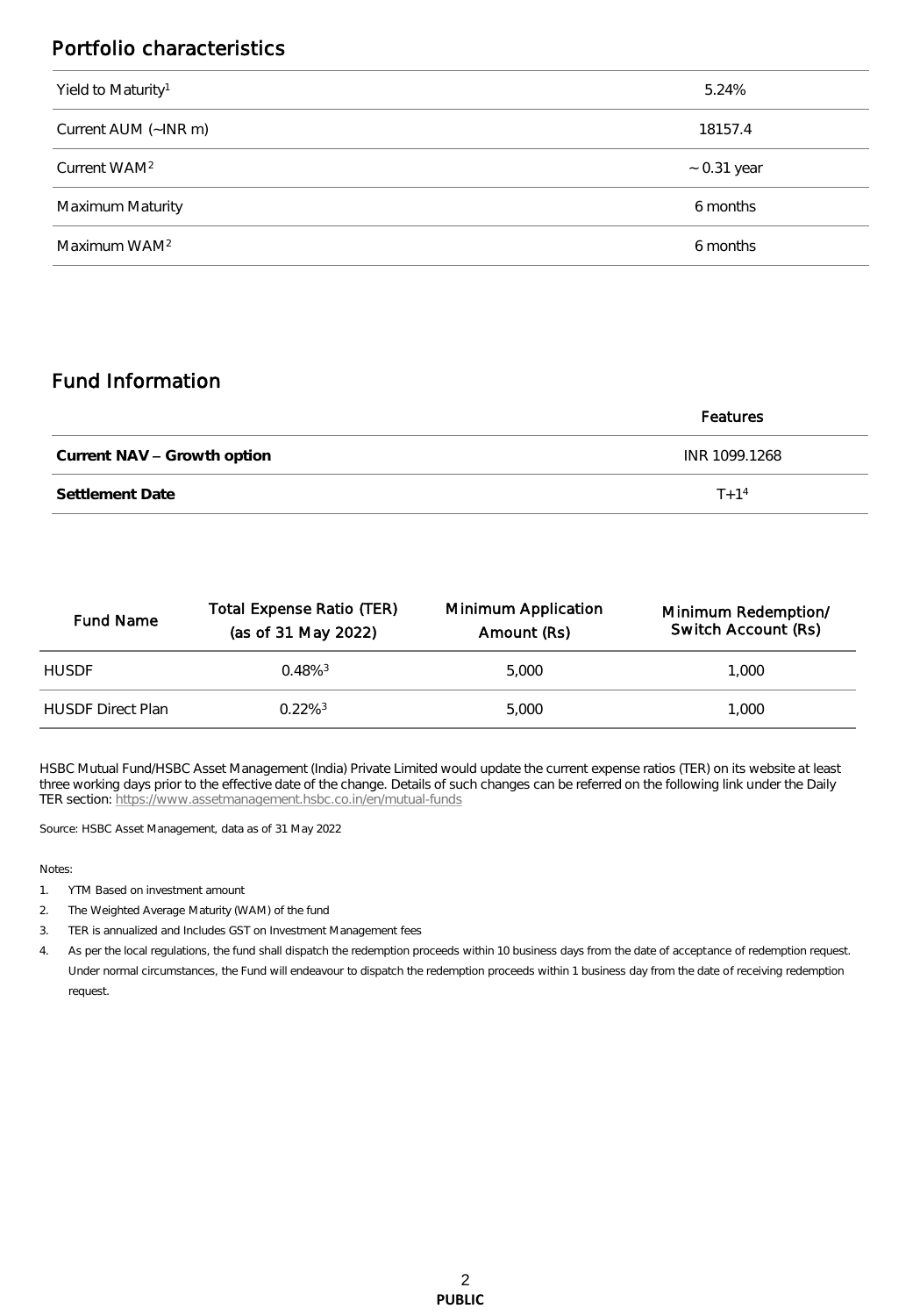## Portfolio Compositions<sup>1</sup>

## Credit Quality Mix - local\* Instrument Mix **Instrument Mix CONSERVING CONSERVING Credit rating agencies' short-term ratings**



#### Top 10 issuers/counterparties % NAV

| <b>TOP TO ISSUELS/COUTILCI PULLICS</b>   | 201177 |
|------------------------------------------|--------|
| Axis Bank                                | 8.30%  |
| Kotak Securities                         | 8.20%  |
| Canara Bank                              | 8.17%  |
| Bank of Baroda                           | 7.92%  |
| <b>ICICI Securities</b>                  | 6.87%  |
| Indian Bank                              | 5.50%  |
| Small Industries Development Bk of India | 5.28%  |
| <b>HDFC Bank</b>                         | 4.52%  |
| National Bk for Agriculture & Rural Dev. | 3.44%  |
| <b>Tata Capital Housing Finance</b>      | 2.74%  |

### Investment process and team

Our investment process is active, fundamental and value driven. It combines qualitative top-down analysis of macroeconomic and market dynamics, with structured bottom-up research into individual bond issuers and fixed income securities. While investment decisions are taken locally to ensure focus and accountability, our portfolio managers in India are able to access the expertise and experience of our investment professionals worldwide in order to gain a truly global perspective.

The Fund is managed in India by Kapil Punjabi, who has over 15 years of investment experience. The team in India benefits from the broader HSBC Asset Management Liquidity team which manages money market assets across multiple currencies globally.

Notes:

The rating mentioned above refers to the local credit rating in India. The rating criteria and methodology used by Indian local rating agencies may be different from those adopted by most of the established international credit rating agencies. Therefore, the Indian local credit rating system may not provide an equivalent standard for comparison with securities rated by international credit rating agencies.

1. Subject to change without notice.

Source: HSBC Asset Management, All data as on 31 May 2022 except otherwise mentioned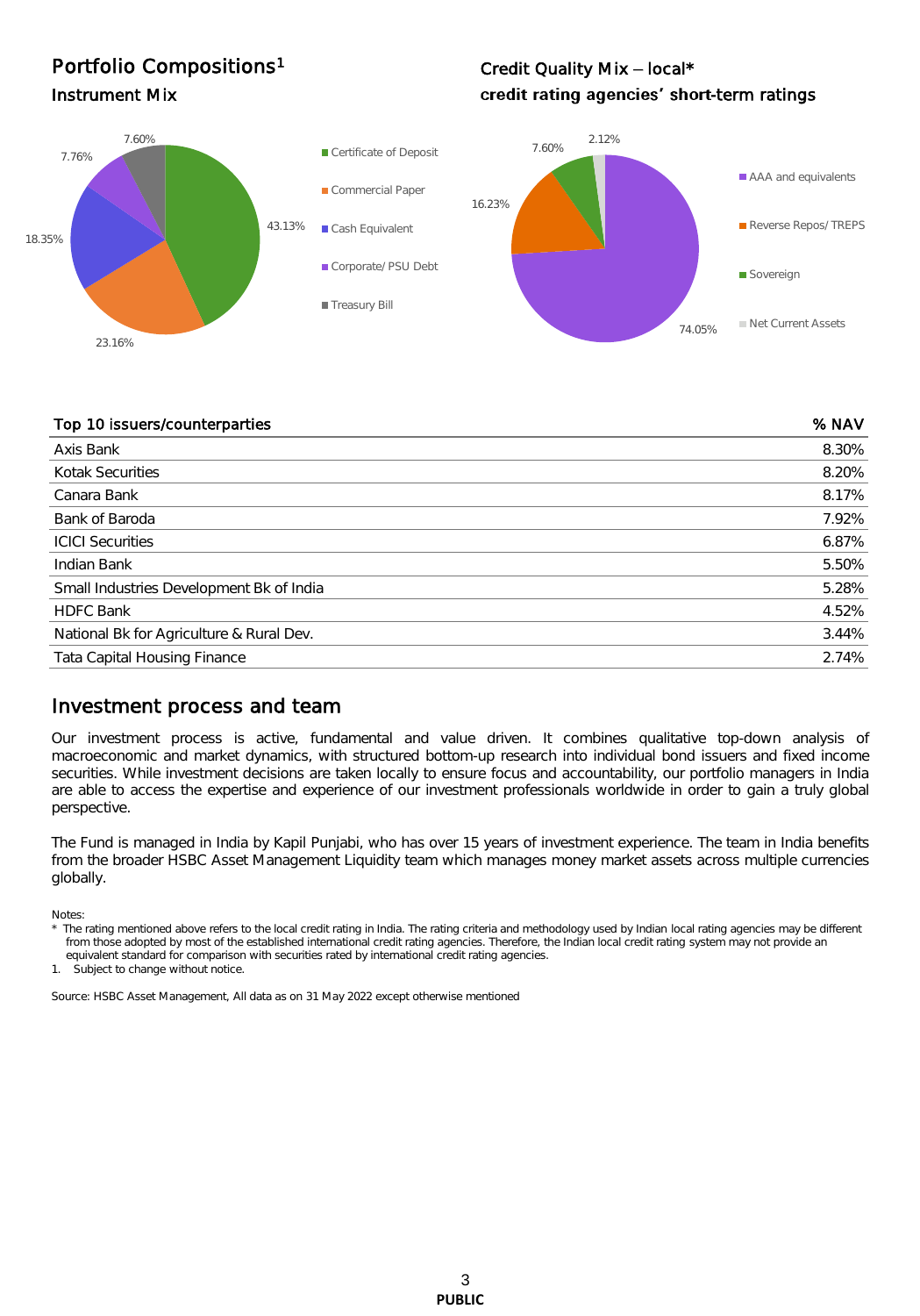#### Lump sum investment performance

| <b>Fund / Benchmark</b>                                               | 1 Year                      |           | 3 Years      |           | 5 Years      |           | Since Inception |           |                    |
|-----------------------------------------------------------------------|-----------------------------|-----------|--------------|-----------|--------------|-----------|-----------------|-----------|--------------------|
| (Value of Rs 10,000 invested)                                         | <sup>i</sup> Amount in Rs ⊧ | Returns % | Amount in Rs | Returns % | Amount in Rs | Returns % | Amount in Rs    | Returns % |                    |
| <b>HSBC Ultra Short Duration Fund</b>                                 | 10.331                      | 3.31      | <b>NA</b>    | <b>NA</b> | <b>NA</b>    | <b>NA</b> | 10.991          | 4.13      |                    |
| Scheme Benchmark (CRISIL Ultra Short Duration Fund<br>$A-I$<br>Index) | 10.371                      | 3.71      | <b>NA</b>    | <b>NA</b> | <b>NA</b>    | <b>NA</b> | 11.085          | 4.51      | Inception<br>Date: |
| Additional Benchmark (NIFTY Ultra Short Duration<br>Debt Index)*      | 10.391                      | 3.91      | <b>NA</b>    | <b>NA</b> | <b>NA</b>    | <b>NA</b> | 11.090          | 4.53      |                    |
| Additional Benchmark (CRISIL 1 Year T-Bill Index)*                    | 10,278                      | 2.78      | <b>NA</b>    | <b>NA</b> | <b>NA</b>    | <b>NA</b> | 11,000          | 4.16      |                    |

#### Lump sum investment performance

| Fund / Benchmark                                   |                 | 7 Days       | 15 Days         |              | 30 Days         |              | 1 Year          |                 | 3 Years         |              | 5 Years         |              | Since Inception |              |                 |
|----------------------------------------------------|-----------------|--------------|-----------------|--------------|-----------------|--------------|-----------------|-----------------|-----------------|--------------|-----------------|--------------|-----------------|--------------|-----------------|
| (Value of Rs 10,000 invested)                      | Amount<br>in Rs | Returns<br>% | Amount<br>in Rs | Returns<br>% | Amount<br>in Rs | Returns<br>% | Amount<br>in Rs | Returns<br>(% ) | Amount<br>in Rs | Returns<br>% | Amount<br>in Rs | Returns<br>% | Amount<br>in Rs | Returns<br>% |                 |
| HSBC Cash Fund <sup>1</sup>                        | 10.008          | 4.52         | 10.018          | 4.45         | 10,030          | 3.74         | 10.346          | 3.46            | 11.281          | 4.10         | 12.967          | 5.33         | 21.198          | 7.04         | Cep             |
| Scheme Benchmark (CRISIL<br>Liquid Fund A-I Index) | 10.009          | 4.83         | 10.020          | 4.89         | 10.030          | 3.69         | 10.366          | 3.66            | 11.337          | 4.27         | 12.963          | 5.33         | 21.032          | 6.97         | Զ               |
| Additional Benchmark<br>(CRISIL1YearT-BillIndex)*  | 10.007          | 3.52         | 10.021          | 5.22         | 9.942           | $-6.83$      | 10.278          | 2.78            | 11.501          | 4.77         | 3.130           | 5.60         | 20.241          | 6.59         | 68<br>$\vec{a}$ |

#### Performance of other funds managed by the Fund Manager

| Fund / Benchmark                                                      | 1 Year       |           | 3 Years      |           | 5 Years      |           | Since Inception |           |                                 |
|-----------------------------------------------------------------------|--------------|-----------|--------------|-----------|--------------|-----------|-----------------|-----------|---------------------------------|
| (Value of Rs 10,000 invested)                                         | Amount in Rs | Returns % | Amount in Rs | Returns % | Amount in Rs | Returns % | Amount in Rs.   | Returns % |                                 |
| <b>HSBC Overnight Fund</b>                                            | 10.329       | 3.29      | 11.124       | 3.61      | <b>NA</b>    | <b>NA</b> | 11.139          | 3.63      |                                 |
| Scheme Benchmark (CRISIL Overnight Fund A-I<br>Index)                 | 10.346       | 3.46      | 11.177       | 3.78      | <b>NA</b>    | <b>NA</b> | 11.193          | 3.79      | Inception<br>Date:<br>22-May-19 |
| Additional Benchmark (CRISIL 1 Year T Bill Index)*                    | 10,278       | 2.78      | 11.502       | 4.77      | <b>NA</b>    | <b>NA</b> | 11.537          | 4.84      |                                 |
| Additional Benchmark (Nifty 1D Rate Index)*                           | 10.346       | 3.46      | 11.177       | 3.78      | <b>NA</b>    | <b>NA</b> | 11.193          | 3.79      | $\vec{5}$                       |
| <b>HSBC Debt Fund</b>                                                 | 9.948        | $-0.52$   | 11,372       | 4.37      | 12,554       | 4.65      | 34,521          | 6.57      |                                 |
| Scheme Benchmark (CRISIL Medium to Long<br>Duration Fund B-III Index) | 10.297       | 2.97      | 12.741       | 8.40      | 14.313       | 7.43      | 45.738          | 8.12      |                                 |
| Additional Benchmark (CRISIL 10 year Gilt Index) *                    | 9,612        | $-3.88$   | 11,276       | 4.08      | 12,350       | 4.31      | 29,912          | 5.78      |                                 |
| HSBC Low Duration Fund <sup>2</sup>                                   | 10,270       | 2.70      | 10.134       | 0.44      | 11.532       | 2.89      | 16.737          | 5.47      |                                 |
| Scheme Benchmark (CRISIL Low Duration Fund B-I<br>Index)              | 10.384       | 3.84      | 11.773       | 5.59      | 13.593       | 6.33      | 20.338          | 7.62      | Inception<br>Date:<br>17-Oct-06 |
| Additional Benchmark (CRISIL 1 Year T-Bill Index) *                   | 10,278       | 2.78      | 11.501       | 4.77      | 13,130       | 5.60      | 18.267          | 6.43      |                                 |
| <b>HSBC Regular Savings Fund</b>                                      | 10,211       | 2.11      | 12,036       | 6.37      | 13,029       | 5.43      | 44,710          | 8.54      |                                 |
| Scheme Benchmark (CRISIL Hybrid 85+15 -<br>Conservative Index)        | 10.182       | 1.82      | 12.627       | 8.08      | 14.518       | 7.74      | 42.346          | 8.22      | Inception<br>Date:<br>24-Feb-04 |
| Additional Benchmark (CRISIL 10 Year Gilt Index) *                    | 9,612        | $-3.88$   | 11,276       | 4.08      | 12,350       | 4.31      | 26,033          | 5.37      |                                 |
| <b>HSBC Equity Hybrid Fund</b>                                        | 10,259       | 2.59      | 13.443       | 10.36     | <b>NA</b>    | <b>NA</b> | 14,767          | 11.41     |                                 |
| Scheme Benchmark (CRISIL Hybrid 35+65 -<br>Aggressive Fund Index)     | 10,563       | 5.63      | 14.195       | 12.38     | <b>NA</b>    | <b>NA</b> | 16.019          | 13.95     | Inception<br>Date:<br>22-Oct-18 |
| Additional Benchmark (Nifty 50 TRI) *                                 | 10.790       | 7.90      | 14.447       | 13.03     | <b>NA</b>    | <b>NA</b> | 16.912          | 15.68     |                                 |
|                                                                       |              |           |              |           |              |           |                 |           |                                 |

| Fund / Benchmark                       | 6 Months     |           | Since Inception |           |  |  |
|----------------------------------------|--------------|-----------|-----------------|-----------|--|--|
| (Value of Rs10,000 invested)           | Amount in Rs | Returns % | Amount in Rs    | Returns % |  |  |
| HSBC Global Equity Climate Change Fund | 8.701        | $-12.89$  | 8.695           | $-11.07$  |  |  |
| Scheme Benchmark (MSCI AC World TRI)   | 9.995        | $-0.05$   | 10.595          | 4.97      |  |  |
| Additional Benchmark (Nifty 50 TRI)    | 10.909       | 9.01      | 11.437          | 11.93     |  |  |
|                                        |              |           |                 |           |  |  |

Past performance may or may not be sustained in the future. Refer note below. HSBC Ultra Short Duration Fund - Fund Manager - Funds Managed by Kapil Punjabi (Total<br>Schemes Managed 8) - Effective (29 January 2020), HSBC Cas

Past performance may or may not be sustained in the future. Refer note below.<br>Pursuant to the circular issued by SEBI on 'Categorization and Rationalization of the Schemes, there has been change in the fundamental attribut

\*Additional benchmark as per SEBI circular no. SEBI/HO/IMD/DF2/CIR/P/2021/024 dated March 04, 2021<br><sup>1</sup> Pursuant to SEBI circular dated Sept 13, 2012, certain Plans / Options within the schemes have been discontinued to com

was no continuous NAV history available for the surviving Plan prior to 1 October 2012, returns since the said date have been considered for calculating performance. The<br>inception date of HSBC Low Duration Fund however is

The performance details provided herein are of other than Direct Plan - Growth Option. Returns on Rs 10,000 are point-to-point returns for the specific time period,<br>invested at the start of the period. The returns for the

charged to the Other than Direct Plan. The performance data of the scheme(s) managed by the respective Fund Manager which has/have not completed 6 month is not<br>provided. The varying maturities of the close ended schemes, t

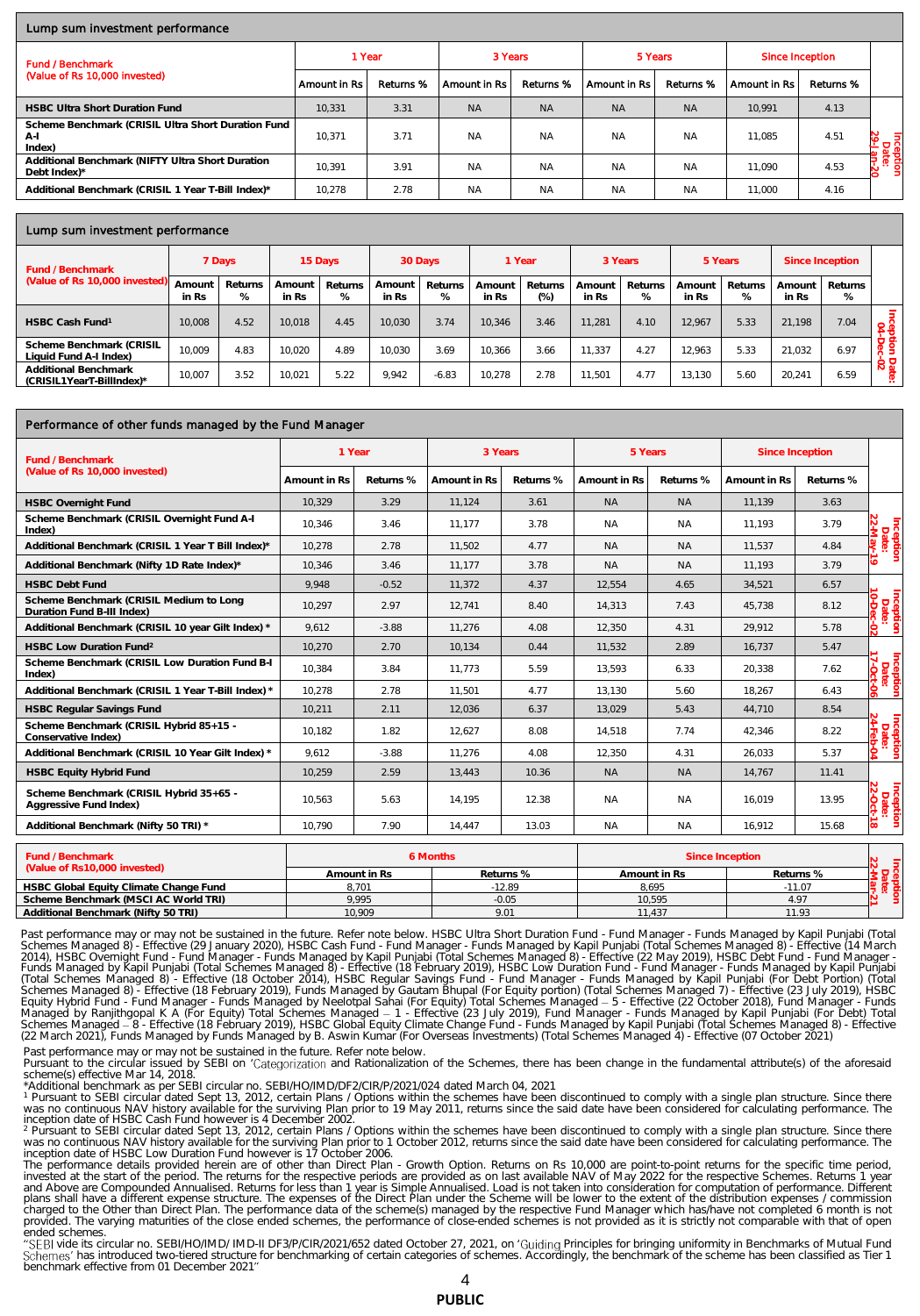## Key risks

**The value of investments and any income from them can go down as well as up and investors may not get back the amount originally invested.** 

- **Credit Risk**: Credit risk or default risk refers to the risk that an issuer of a fixed income security may default (i.e. will be unable to make timely principal and interest payments on the security).
- **Price-Risk or Interest Rate Risk**: As with all debt securities, changes in interest rates may affect the NAV of the Scheme(s) as the prices of securities increase as interest rates decline and decrease as interest rates rise.
- **Liquidity or Marketability Risk**: This refers to the ease with which a security can be sold at or near to its valuation yield-to-maturity (YTM). The primary measure of liquidity risk is the spread between the bid price and the offer price quoted by a dealer.
- **Reinvestment Risk**: This risk refers to the interest rate levels at which cash flows received from the securities in the Scheme(s) are reinvested. The additional income from reinvestment is the "interest on interest" component

For more risk factors check the KIM or visit [https://www.assetmanagement.hsbc.co.in/en/mutual-funds/investor-resources#](https://www.assetmanagement.hsbc.co.in/en/mutual-funds/investor-resources)



fund manager can take in the scheme. PRC matrix classification is done in accordance with and subject to the methodology/guidelines prescribed by SEBI to help investors take informed decision based<br>on the maximum interest

Please refer page no. 9 Scheme Information Document for explanation on Macaulay duration<br>5

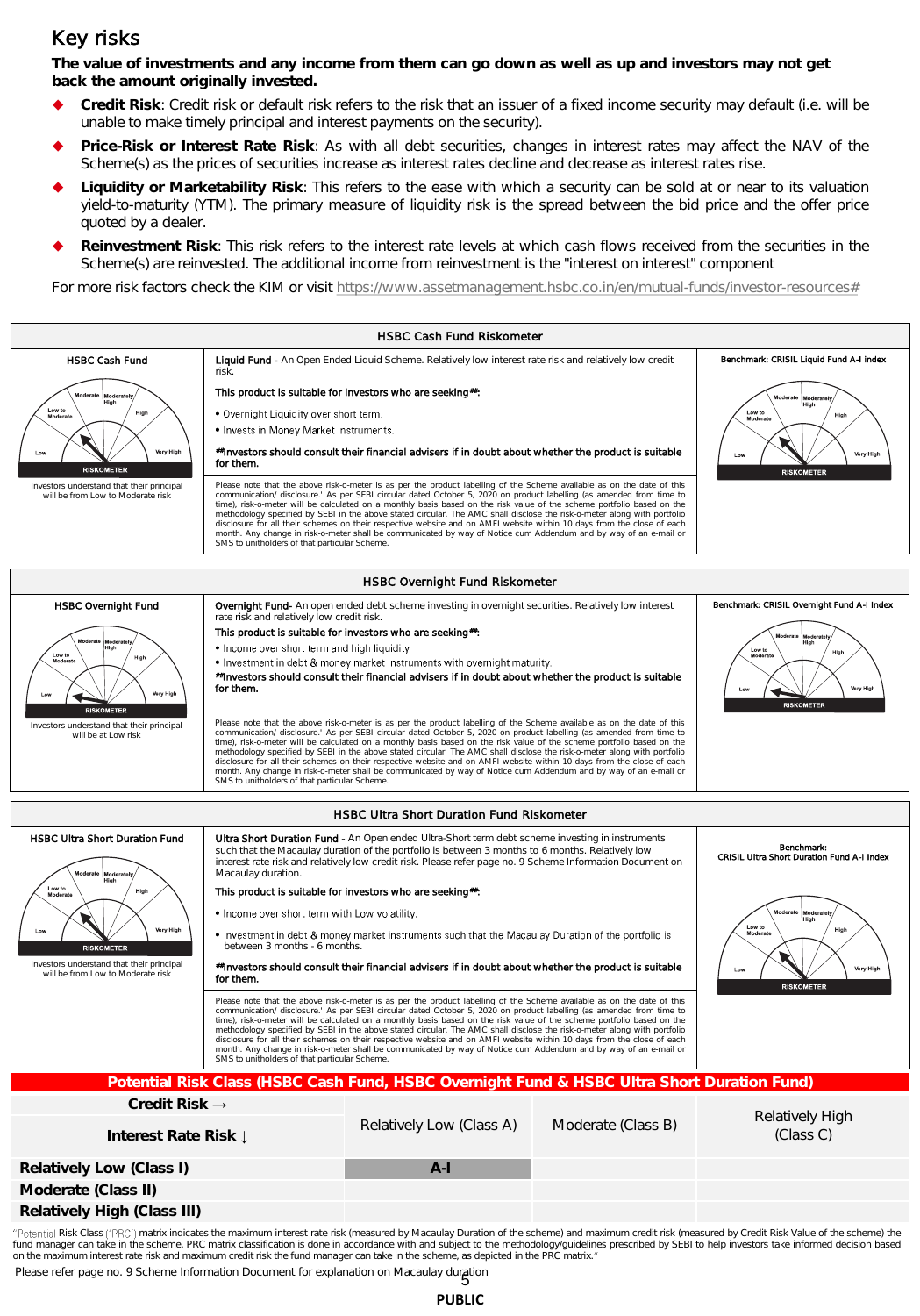| <b>HSBC Debt Fund Riskometer</b>                                                                                                                                                                     |                                                                                                                                                                    |                                                                                                                                                                                                                                                                                                                                                                                                                                                                                                                                                                                                                                                                                                                                                                                                                                                                                                                                                                                                                                                                                                                                                                                                                                                                                                                                                     |                    |                                                                                                                                                               |  |  |  |  |
|------------------------------------------------------------------------------------------------------------------------------------------------------------------------------------------------------|--------------------------------------------------------------------------------------------------------------------------------------------------------------------|-----------------------------------------------------------------------------------------------------------------------------------------------------------------------------------------------------------------------------------------------------------------------------------------------------------------------------------------------------------------------------------------------------------------------------------------------------------------------------------------------------------------------------------------------------------------------------------------------------------------------------------------------------------------------------------------------------------------------------------------------------------------------------------------------------------------------------------------------------------------------------------------------------------------------------------------------------------------------------------------------------------------------------------------------------------------------------------------------------------------------------------------------------------------------------------------------------------------------------------------------------------------------------------------------------------------------------------------------------|--------------------|---------------------------------------------------------------------------------------------------------------------------------------------------------------|--|--|--|--|
| <b>HSBC Debt Fund</b><br>Moderate Moderately<br>High<br>Low to<br>High<br>Moderate<br>Very High<br>Low<br><b>RISKOMETER</b><br>Investors understand that their principal<br>will be at Moderate risk | on Macaulay duration.<br>• Regular Income over long term<br>portfolio is between 4 years to 7 years.<br>for them.<br>SMS to unitholders of that particular Scheme. | Medium to Long Duration Fund - An open ended Medium to Long Term Debt Scheme investing in<br>instruments such that the Macaulay ^duration of the portfolio is between 4 years to 7 years. Relatively<br>high interest rate risk and moderate credit risk. Please refer page no. 9 Scheme Information Document<br>This product is suitable for investors who are seeking#:<br>• Investment in diversified portfolio of fixed income securities such that the Macaulay^ duration of the<br>#Investors should consult their financial advisers if in doubt about whether the product is suitable<br>Please note that the above risk-o-meter is as per the product labelling of the Scheme available as on the date of this<br>communication/ disclosure.' As per SEBI circular dated October 5, 2020 on product labelling (as amended from time to<br>time), risk-o-meter will be calculated on a monthly basis based on the risk value of the scheme portfolio based on the<br>methodology specified by SEBI in the above stated circular. The AMC shall disclose the risk-o-meter along with portfolio<br>disclosure for all their schemes on their respective website and on AMFI website within 10 days from the close of each<br>month. Any change in risk-o-meter shall be communicated by way of Notice cum Addendum and by way of an e-mail or |                    | Benchmark:<br>CRISIL Medium to Long Duration Fund B-III<br>Moderate Moderately<br>High<br>Low to<br>High<br>Moderate<br>Very High<br>Low<br><b>RISKOMETER</b> |  |  |  |  |
|                                                                                                                                                                                                      |                                                                                                                                                                    | Potential Risk Class (HSBC Debt Fund)                                                                                                                                                                                                                                                                                                                                                                                                                                                                                                                                                                                                                                                                                                                                                                                                                                                                                                                                                                                                                                                                                                                                                                                                                                                                                                               |                    |                                                                                                                                                               |  |  |  |  |
| Credit Risk $\rightarrow$<br>Interest Rate Risk L                                                                                                                                                    |                                                                                                                                                                    | Relatively Low (Class A)                                                                                                                                                                                                                                                                                                                                                                                                                                                                                                                                                                                                                                                                                                                                                                                                                                                                                                                                                                                                                                                                                                                                                                                                                                                                                                                            | Moderate (Class B) | Relatively High<br>(Class C)                                                                                                                                  |  |  |  |  |
| Relatively Low (Class I)<br>Moderate (Class II)                                                                                                                                                      |                                                                                                                                                                    |                                                                                                                                                                                                                                                                                                                                                                                                                                                                                                                                                                                                                                                                                                                                                                                                                                                                                                                                                                                                                                                                                                                                                                                                                                                                                                                                                     |                    |                                                                                                                                                               |  |  |  |  |

"Potential Risk Class ('PRC') matrix indicates the maximum interest rate risk (measured by Macaulay Duration of the scheme) and maximum credit risk (measured by Credit Risk Value of the scheme) the fund manager can take in the scheme. PRC matrix classification is done in accordance with and subject to the methodology/guidelines prescribed by SEBI to help investors take informed decision based<br>on the maximum interest

**Relatively High (Class III) B-III B-III** 



"Potential Risk Class ('PRC') matrix indicates the maximum interest rate risk (measured by Macaulay Duration of the scheme) and maximum credit risk (measured by Credit Risk Value of the scheme) the fund manager can take in the scheme. PRC matrix classification is done in accordance with and subject to the methodology/guidelines prescribed by SEBI to help investors take informed decision based<br>on the maximum interest



Please refer page no. 9 Scheme Information Document for explanation on Macaulay duration